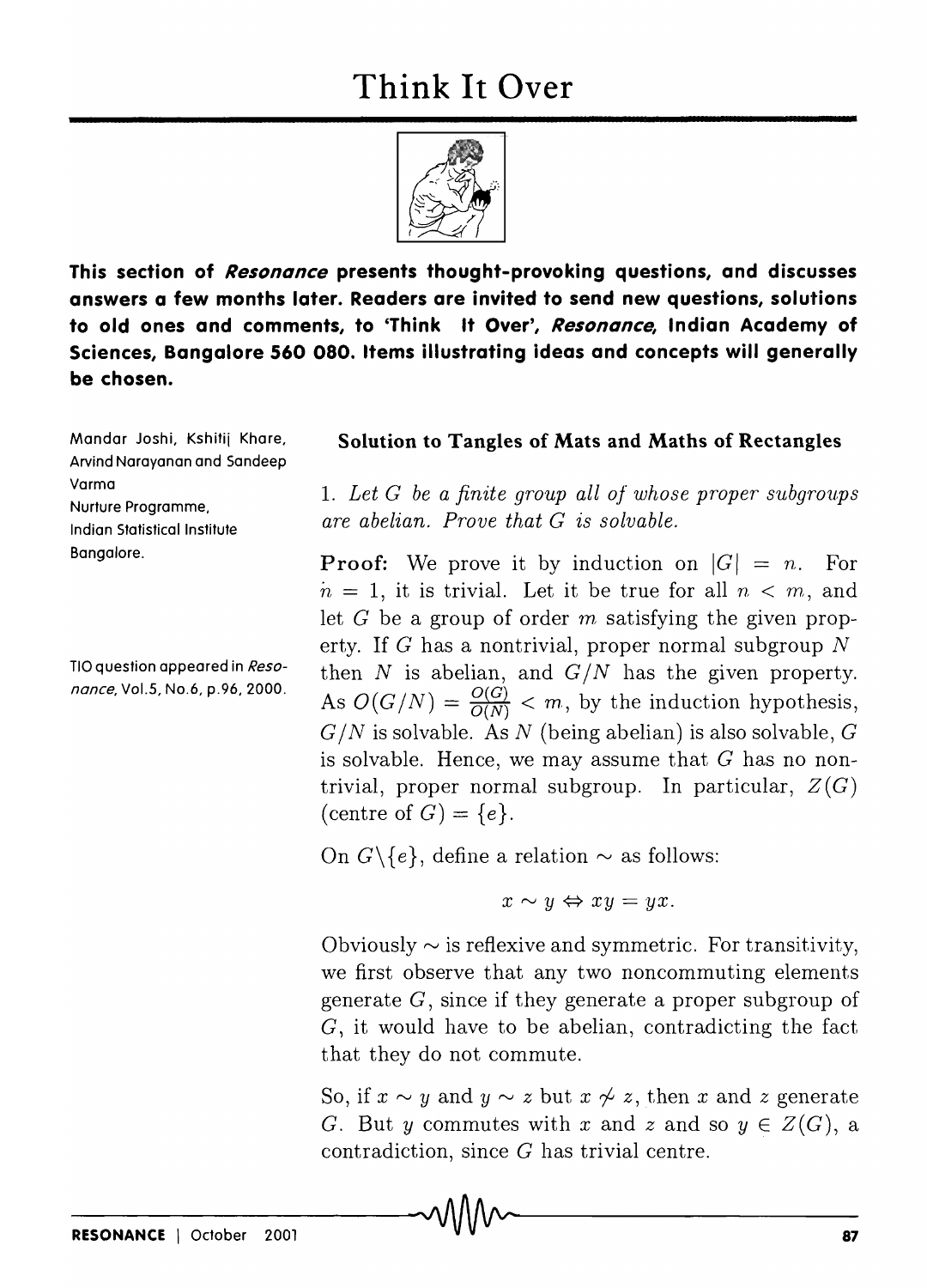Hence, consider the equivalence classes of  $\sim$ . We claim that conjugation gives an action on these equivalence classes. If *A* is an equivalence class and  $x \in G$ , then  $xAx^{-1} = B$  is a set of commuting elements in  $G \setminus \{e\}$  and so, *B* is contained in an equivalence class *C*. If  $q \in C$ , then *q* commutes with  $B = xAx^{-1}$ ; so  $x^{-1}qx \in A$  i.e.,  $q \in xAx^{-1} = B$ . Hence  $C = B$  and conjugation by G is indeed an action on the set of equivalence classes.

If *A* is an equivalence class, we claim that its stabiliser stab  $A = A \cup \{e\}$ . If  $b \notin A \cup \{e\}$  stabilises A, then *b* does not commute with elements of *A;* therefore *A*  and *b* generate *G.* But *A* and *{b}* are contained in stab  $A \Rightarrow$  stab  $A = G \Rightarrow A \cup \{e\}$  is normal in *G*. If  $A \cup \{e\}$  = G, we are done since  $A \cup \{e\}$  is abelian. Otherwise, we have a proper normal subgroup of  $G$ , a contradiction. Thus stab  $A = A \cup \{e\}$ . If  $|A \cup \{e\}| = k$ , orbit of A has  $\frac{O(G)}{O(A \cup \{e\})} = \frac{m}{k}$  elements, and these equivalence classes contain  $\frac{\dot{m}}{k}(k-1) \geq \frac{m}{2}$  distinct elements (different from e) of *G.* If one more orbit were there, we would have  $\geq \frac{m}{2} + \frac{m}{2} = m$  elements, so we have no room for e. So this is the only orbit. But then  $\frac{m}{k}(k-1) + 1$ (for e) =  $O(G) = m \Rightarrow m = k$ , so  $G = A \cup \{e\}$  which is abelian and hence solvable.

2. *Let G be a finite group such that for each positive integer n, G has at the most n elements satisfying*  $g^n =$ 1. *Prove that G must be cyclic.* 

**Proof I:** Let  $|G| = m$ . We claim that the number  $N(d)$ of elements  ${g : O(g) = d}$  is  $\varphi(d)$  or zero for each d dividing m.

Suppose  $O(q) = d$  for some  $q \in G$ . Then  $\{1, g, g^2\}$ ,

 $q^{d-1}$  are distinct elements whose dth power is 1. Since there are  $d$  of these, no element  $h$  outside this set can satisfy  $h^d = 1$ . Clearly,  $O(g^e) = d \Leftrightarrow (d, e) = 1$ . Therefore, there are exactly  $\phi(d)$  elements of order d, proving the claim.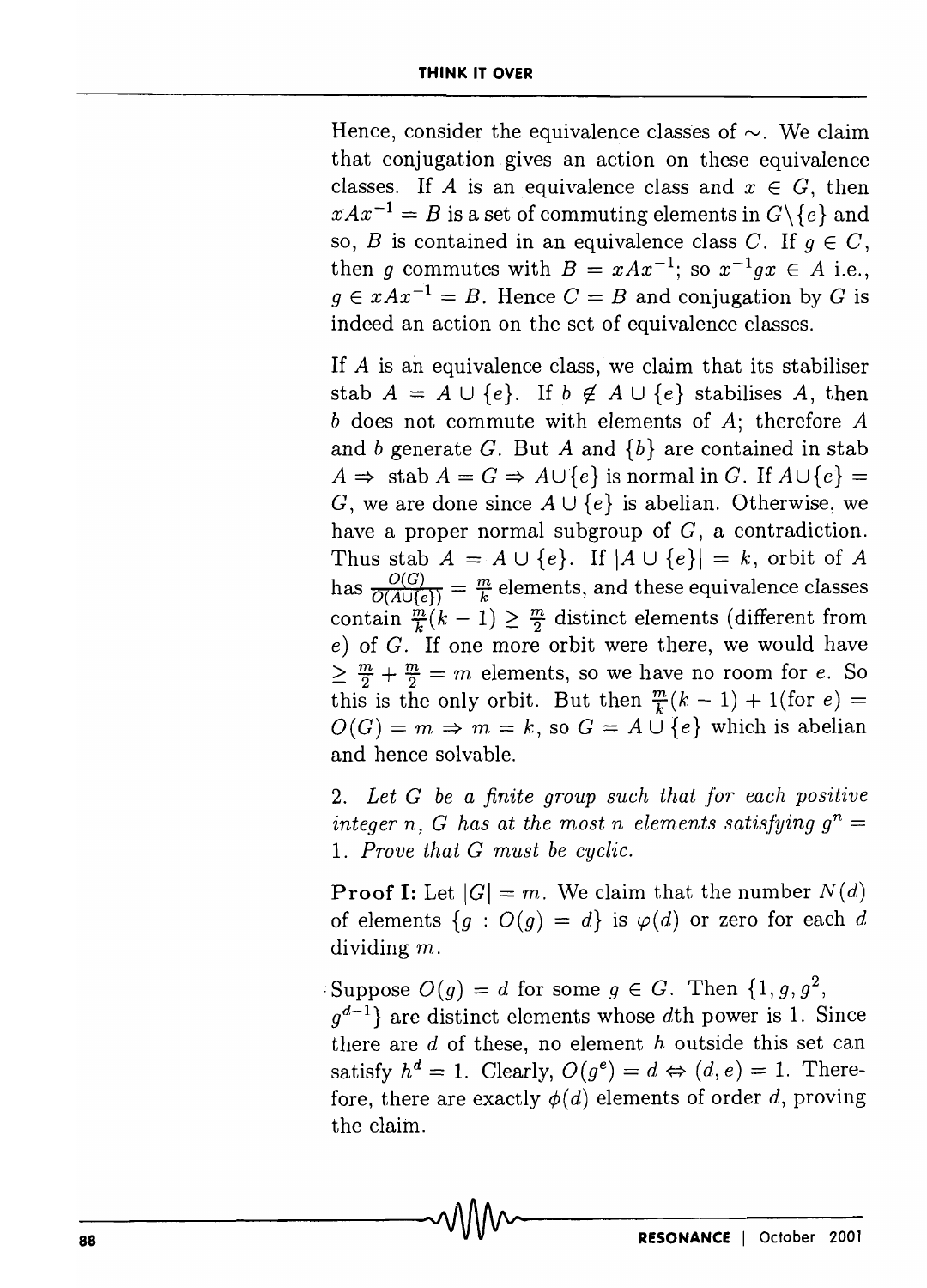But  $\sum N(d) = m$  as each  $g \in G$  has some order dividing *dim m.* Also  $\sum \varphi(d) = m$ . So  $N(d) = \varphi(d)$  and there are *dim*  exactly  $\varphi(d)$  elements of order d in G for each d dividing *m.* In particular there are  $\phi(m)$  elements of order *m*.

**Proof II:** Any subgroup  $H$  of  $G$  is the unique subgroup of order  $O(H)$  by the hypothesis. In particular, all p-Sylow subgroups are unique; therefore they are normal. If  $P,Q$  are the p-Sylow subgroup, and the  $q$ -Sylow subgroup respectively, where  $p \neq q$ , then for  $x \in P, y \in Q$ , we have  $xyx^{-1}y^{-1} \in P \cap Q$  as both  $P, Q$  are normal. However  $P \cap Q = \{1\}$  since its order must both be a power of p and a power of q. Thus,  $P, Q$  mutually commute and it suffices to show that the p-Sylow subgroups are cyclic. If  $O(P) = p^n$ , then the number of elements of order  $\langle p^n \rangle$  is at the most  $1 + p + p^2 + \cdots + p^{n-1}$ , which is evidently  $\langle p^n \rangle$ . Thus, P has a generator.

3. If  $p(x)$  and  $q(x)$  are polynomials, with deg  $p(x) \leq$  $\deg q(x) - 2$  *and*  $q(x)$  has all its roots  $\alpha_1$ ,  $\alpha_n$  distinct, *then prove* 

$$
S = \sum_{i=1}^{n} \frac{p(\alpha_i)}{q'(\alpha_i)} = 0.
$$

**Proof:** Clearly, we may assume that  $q$  is monic i.e.,  $q(x) = \prod_{i=1}^{n} (x - \alpha_i)$ . Then  $q'(x) = \sum_{i} \prod_{j \neq i} (x - \alpha_j)$  so that  $q'(\alpha_i) = \prod_{i \neq i} (\alpha_i - \alpha_j)$ .

We need to show that  $S := \sum_i \frac{p(\alpha_i)}{\prod_{i \neq i} (\alpha_i - \alpha_j)} = 0$ . We claim that actually

$$
p(x) = \sum_{i} p(\alpha_i) \prod_{j \neq i} \frac{x - \alpha_j}{\alpha_i - \alpha_j}
$$

To see this, consider  $h(x) = \sum_i p(\alpha_i) \prod_{j \neq i} \frac{x - \alpha_j}{\alpha_i - \alpha_j} - p(x)$ .

Now  $h(\alpha_i) = 0$  for all  $i = 1, \dots, n$ . But  $h(x)$ , clearly, has degree at most  $(n - 1)$ . Thus,  $h(x)$  must be the zero polynomial. In other words, the claim that  $p(x) =$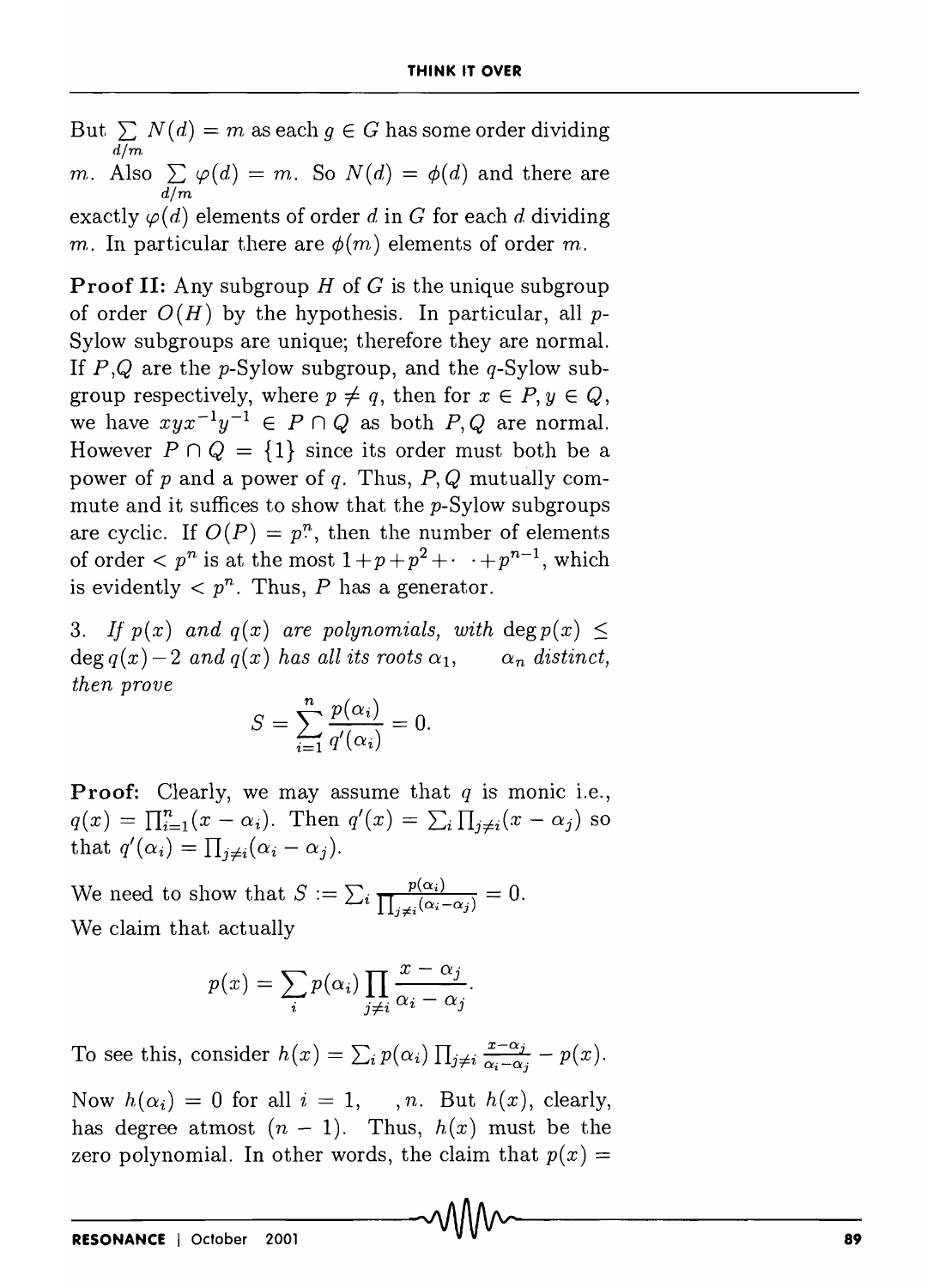



- - - -

 $\sum_i p(\alpha_i) \prod_{j \neq i} \frac{x-\alpha_j}{\alpha_i-\alpha_j}$  is proved. As  $p(x)$  has degree at the most  $n-2$ , the right hand side of the above expression must have its coefficient of  $x^{n-1}$  (which is just S) to be zero.

*4. Start with a square of side* 1. *Right on its top, add a unit square. Next, to the right of this rectangle, adjoin a rectangle of the same height* (2 *in this case) and of unit area. At this stage, the resultant rectangle has height* 2 *and width* 3/2. *Proceed in this manner, adjoining alternately rectangles to the top (with the same base as in the previous stage) and to the right (with the same height as the previous stage), taking care that each time the added rectangle has unit area. What is the limit of the ratio of height to the width?* 

**Proof:** Let  $s_n$  and  $t_n$  be total width and height at a stage when there are *2n* rectangles. It is clear that the initial values are

$$
\begin{array}{rcl}\ns_1 &=& 1 & t_1 &=& 2 \\
s_2 &=& 3/2 & t_2 &=& 8/3.\n\end{array}
$$

The description translates to the recurrence equations

$$
s_{n+1} - s_n = 1/t_n \Rightarrow t_n s_{n+1} - t_n s_n = 1
$$
  

$$
t_{n+1} - t_n = 1/s_{n+1} \Rightarrow t_{n+1} s_{n+1} - t_n s_{n+1} = 1.
$$

Adding,

$$
t_{n+1}s_{n+1} - t_ns_n = 2.
$$

Since  $s_1t_1 = 2$  and  $s_2t_2 = 4$ , we have  $s_nt_n = 2n \forall n \Rightarrow$  $t_n = 2n/s_n$ .

So  $\frac{s_{n+1}}{s_n} = 1 + \frac{1}{2n}$  which gives easily  $s_{n+1} = \frac{(2n+1)!}{2^{2n} \cdot (n!)^2}$ .

We want

$$
l := \lim_{n \to \infty} t_n / s_n = \lim_{n \to \infty} \frac{2n}{s_n^2} = \lim_{n \to \infty} 2n \frac{2^{4n} n!^4}{(2n+1)!^2}.
$$
  
Hence  $l = \lim_{n \to \infty} 2n \frac{2^{4n} (\sqrt{2n})^4 n^{4n+2} e^{-4n}}{(\sqrt{2n})^2 (2n+1)^{4n+3} e^{-4n+2}}$  by Stirling's formula.